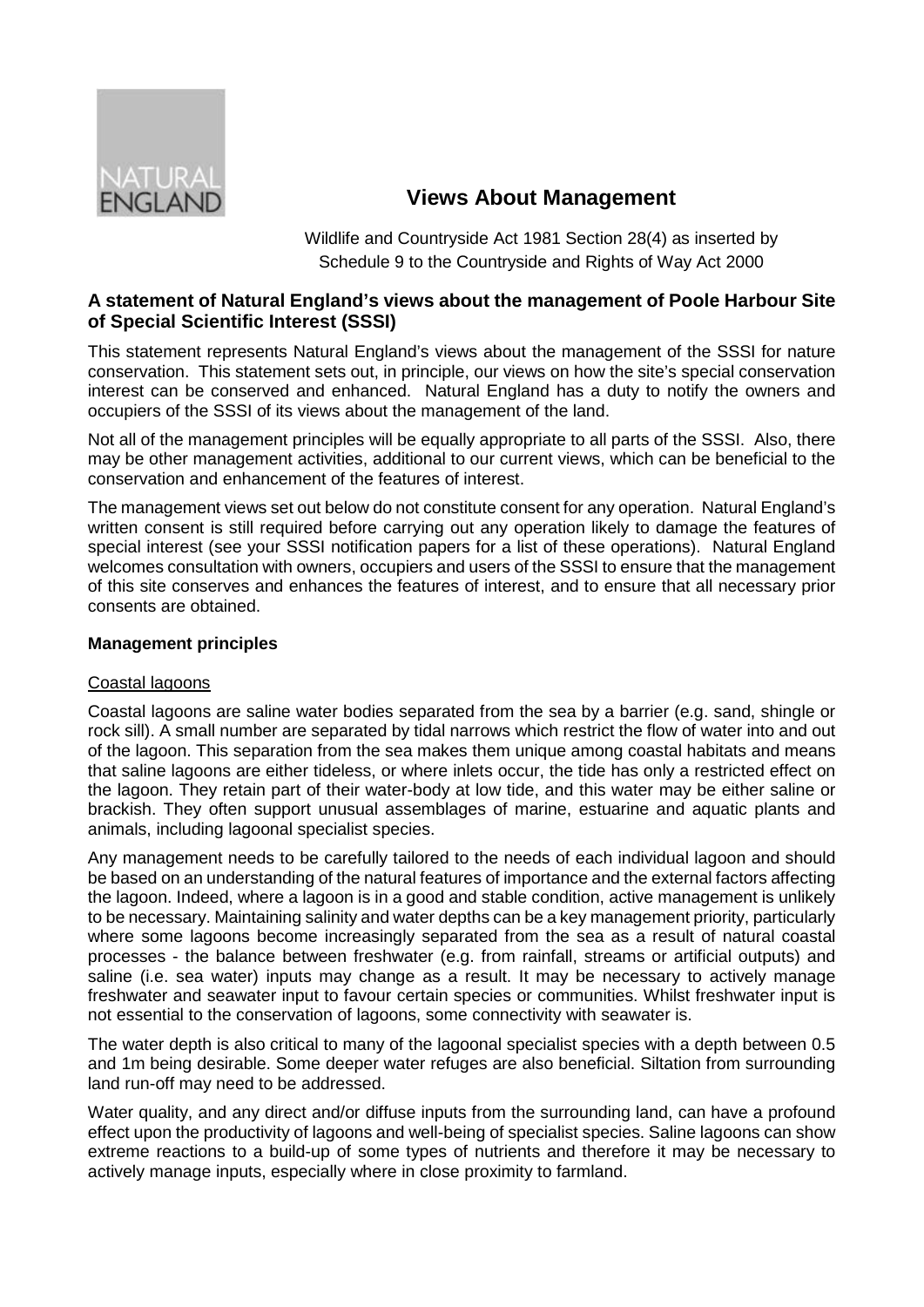In some cases, it may be desirable to allow vegetation to encroach into the lagoon to increase the diversity of habitats present, particularly for some breeding and migratory bird species. However vegetation should not be allowed to encroach to such an extent that it significantly reduces the areas of open water and shallow water, thus reducing the variety of habitats available to specialist species within the lagoon itself.

Islands in saline lagoons can be important for breeding birds and some management of the vegetation on these islands may be necessary to provide the best conditions for breeding birds. Two typical methods of vegetation control include flooding and hand clearance.

#### Littoral sediments (mud and sand flats)

Intertidal mud and sand flats include a range of generally muddy or sandy low-gradient shores that are exposed to air during low tide and submerged during the higher tides. High energy shores, such as those on open coasts, are generally sandy in nature whilst more sheltered, low energy flats are muddier. They support a wide variety of marine invertebrates that represent an important food source for many fish and bird species.

Good water quality and sediment quality should be maintained, and the sediment budget within the estuarine or coastal system should not restricted by anthropogenic influences.

The birds that use mud and sandflats for feeding and roosting are vulnerable to disturbance from human activities, for example, bait digging, dog walking and wildfowling. These activities can lead to reduced time spent feeding, or individuals being restricted to areas with a poor food supply. Disturbance should therefore be minimised, especially at times when bird populations may be stressed, such as during severe winter weather.

The location and extent of mud or sandflats is dependent on the extent to which the estuary or coast where they occur is constrained from responding to sea level rise and changing sediment regimes. Management needs to create space to enable landward roll-back to take place in response to sealevel rise, and should also allow the system to be dynamic and retain the flexibility to respond to associated changes such as the movement of physical features within the system, e.g. migrating subtidal sandbanks.

## Coastal saltmarsh

Saltmarshes form the upper vegetated portions of intertidal mudflats in sheltered coastal locations, such as estuaries, lagoons and beach plains. There is typically a zonation of vegetation, from plants adapted to regular immersion by the tides (halophytes), through to more widespread plant species in the areas less frequently covered by the sea. The halophyte plant species are confined to this type of habitat, and areas of structurally diverse vegetation provide good invertebrate habitat. Saltmarshes are also important nursery sites for several fish species, and important refuge, feeding and breeding grounds for wading birds and wildfowl.

Where saltmarshes require management this has traditionally been achieved by grazing, and previously used regimes should be continued. Grazing provides a variety of different habitats, particularly for wintering bird species, and if grazing were to cease there may be a loss of botanical diversity. The precise timing and intensity will vary according to local conditions and requirements, for example the type or availability of stock, or the need to avoid trampling ground nesting birds. However on many sites, the aim of will be to create a short turf that can be attractive to non-breeding wildfowl, with a reduction in stock density in the early summer for the benefit of ground-nesting birds. Indeed, careful reduction of grazing can increase the number of breeding birds, without significantly altering the plant species composition. Care should be taken not to overgraze the site, as this may reduce the diversity of animal and plant species that the saltmarsh is able to support, as well as potentially impact the sediments supporting the saltmarsh.

Not all saltmarsh habitats require active management to retain their conservation interest. Where there has not been a history of grazing, the saltmarsh will be able to maintain itself and grazingsensitive species are likely to be present, therefore grazing should not be introduced.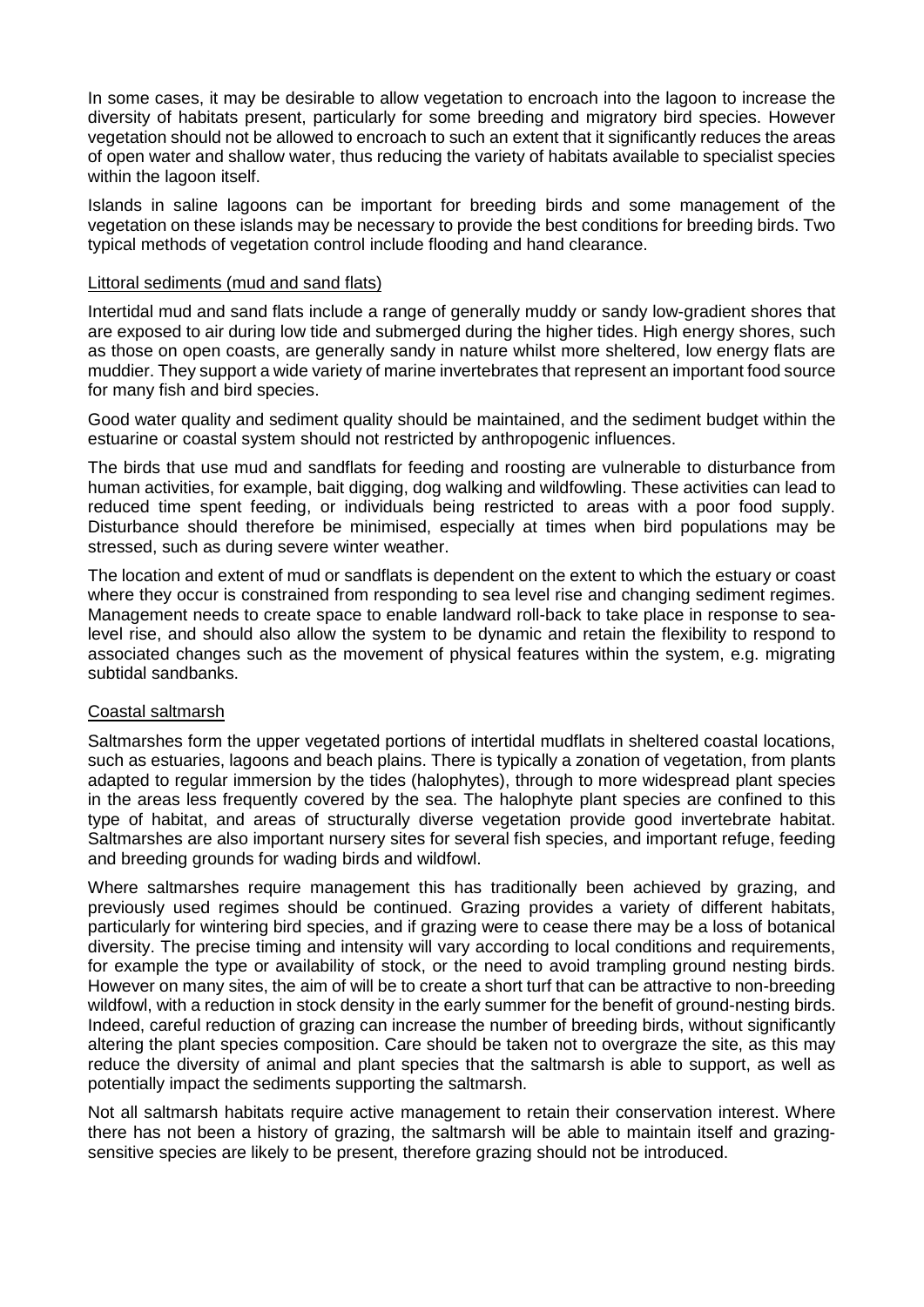There are a number of factors that are contributing to saltmarsh change that management may need to take into consideration. These include coastal erosion as a result of coastal flood-defence works, rising sea-levels, variations in sediment deposition, and land claim for development.

## Swamp

Swamp habitats develop on the fringes of open water, or in shallow depressions with permanent standing water. The plants may be rooted in the submerged soil or form a floating mat of inter-twined roots, rhizomes and stems. Swamps usually consist of a dominant single species of plant (e.g. reeds, tussock sedges, reedmace, reed sweet grass, reed canary grass and bull rushes) with a few other species thinly distributed among them. In common with most other types of wetland, swamps represent a transient stage in the change from open water to dry land.

Management should either seek to retain swamp communities in the same place or should acknowledge the dynamics of succession by ensuring there is always a new niche for the swamp communities to develop in. The succession from swamp into floodplain fen, for example, as the diversity of species present increases, may be slowed by raising the water table and by periodically removing any encroaching scrub. If the vegetation surface of the whole wetland appears to be building up or drying out for some other reason it may be necessary to lower the ground level by creating scrapes or ponds. On reedbed a programme of rotational cutting and occasional controlled burning may be necessary to encourage the vigorous growth of reed whilst preventing excessive build up of litter. Cutting or burning should take place during the winter (November – February) and all cut material should be removed. Deer may need to be managed if the browsing pressure is degrading the reedbed and promoting its replacement with other habitats of lower conservation interest.

Management should ensure that appropriate water quality is maintained according to the requirements of the wetland communities present. Where swamp is wetted from a river or other waterbody, the water quality in the waterbody will affect the swamp. While some communities, such as reed swamp are unlikely to be very sensitive to nutritional enrichment, others, such as tussock sedge and narrow leaved reedmace, will be out-competed by other species (e.g. reed or reed sweet grass) where any increase in the amount of nutrients present occurs.

Swamp habitats have often survived where the vegetation has traditionally been cut for a variety of purposes, including use as building materials or animal bedding. It may be beneficial to consider reinstating these traditional management practices where they are not in conflict with other nature conservation objectives, such as the specific requirements of certain birds or invertebrates.

## Floodplain and coastal grazing marsh

Flat grassland around sluggish rivers and inland of salt marshes, particularly where the land has been reclaimed from natural wetland through the construction of flood banks and a network of ditches, is often referred to as grazing marsh. Although poorly drained and very wet in winter, these marshes can be dry in summer except for the water that remains in the ditches. Traditional methods of management have produced a mixture of flower-rich meadows, pasture and ditches that support a rich variety of plants, invertebrates, birds and amphibians.

Grazing marsh requires active management if it is to retain its conservation interest. Generally, each year's growth of the grassland must be removed. Otherwise the sward becomes dominated by tall, vigorous grasses and rushes which, together with an associated build up of dead plant matter, suppress less vigorous species and lower the botanical richness of the sward.

In hay meadows grassland management is traditionally achieved by closing the fields to stock by February and cutting the spring growth as hay. The cut is usually done in early July, but the precise timing depends on local factors, including past management and weather conditions. It should always be after ground-nesting birds have fledged their young and any short-lived, characteristic plants have set seed. The aftermath is then grazed in late summer/autumn. Aftermath grazing is important for maintaining a species-rich sward, both through controlling competitive grasses and through hoof-prints providing suitable sites for seedlings to establish. Heavy poaching must be avoided, however.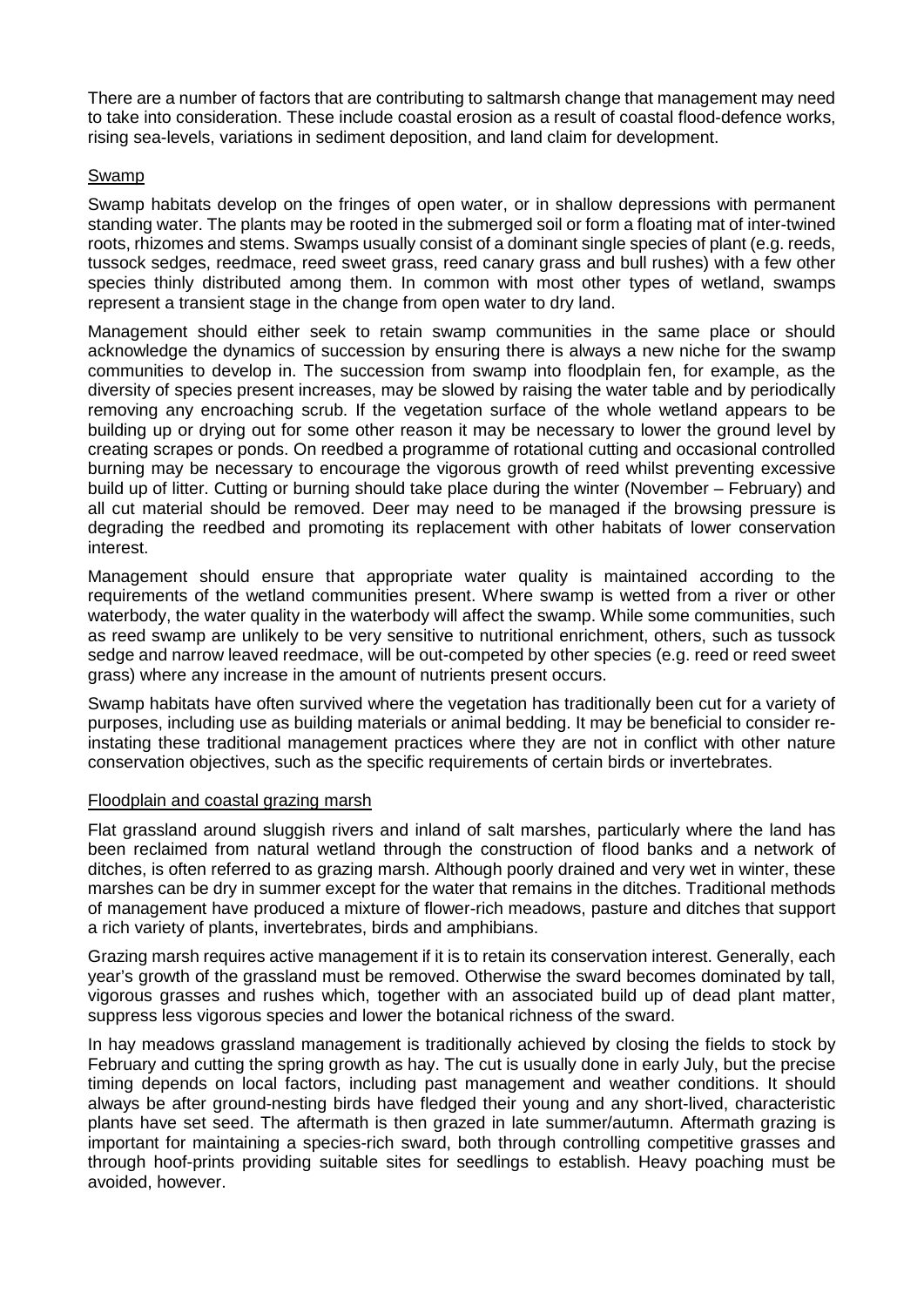On pasture the grassland is managed primarily by grazing. Cattle are often the preferred stock, being relatively tolerant of wet conditions and able to control tall grasses and rank vegetation. Cattle also tend to produce a rather uneven, structurally diverse sward. However, ponies, or even sheep, can be used if necessary. Grazing usually takes place at times between spring and winter, but the precise timing and intensity will depend on local conditions and requirements, such as water levels and the needs of wetland birds, including a predominantly short grassland sward during winter and spring and a low trampling pressure during spring to reduce the loss of nests. Heavy poaching should be avoided but light trampling later in the year can be beneficial in breaking down leaf litter and providing areas for seed germination. Management may also be required to control rush tussocks, for example by summer cutting. Agricultural operations in general should be avoided before mid-June to minimise disturbance to breeding birds or the destruction of nests.

Periodic dressings of well-rotted farmyard manure may be acceptable in hay meadows and on pasture if the sward does not receive regular input of nutrients from flooding. Lime should be used with caution. The grassland should not be re-seeded.

Partial winter flooding is important in maintaining suitable roosting and feeding habitat for nonbreeding wildfowl and waders. A mosaic of shallow and some deeper flooded grassland and permanently un-flooded grassland is desirable, with both temporary and permanent pools present. Care should be taken on botanically rich grassland as changes in the historic water level regime can affect the composition of the sward. From April onwards, the area of standing surface water should be reduced to increase the area available for nesting waders. Some shallow areas of flooding (splashes) should be maintained until late June to provide patches of bare muddy ground on which the birds and their young can feed as feeding on the drier areas becomes more difficult.

Birds using grazing marsh are directly vulnerable to disturbance, which can cause them to lose time spent feeding or drive them to areas with a poorer supply of food. Management should seek to minimise any harmful disturbance, especially during their breeding period and at times when bird populations are under stress, such as during severely cold conditions. Predators, especially crows and related species, should be controlled and this may be best achieved by limiting the availability of near-by nesting and perching sites provided by scrub or trees.

Regular and careful maintenance or restoration of ditches, gutters and other wetland features may be necessary. They may represent the only remaining freshwater habitat within former wetland areas, and often support a wide range of aquatic plant and animal (in particular invertebrate) species that would have previously been more widespread in ponds and wetlands.

If left unmanaged, silt accumulates in the bottom of the ditches, and emergent plants such as reeds are able to colonise across the width of the ditch, leading to a loss of aquatic plant diversity and a gradual drying out of the ditch. To prevent this, periodic removal of sediment and vegetation may be necessary to return the ditch to an early stage of the management cycle. Ideally, ditch management should be undertaken on a rotation, creating a series of different management stages across a site at any one time.

All stages of the management cycle have wildlife interest; recently cleared ditches are good for plants and animals which favour newly created habitats and cannot tolerate competition with other species; middle-stage ditches support a rich aquatic plant flora; and late-stage ditches may be important for reed dwelling species or for a variety of invertebrates. The removal of both sediment and vegetation is usually better than simply cutting the vegetation, which does not recreate the earliest stages of the ditch management cycle. Where possible, management should aim to create shallow shelving margins rather than steep ditch sides. Where water voles are known to be present, the relevant good practice guidelines for ditch management and conservation should be followed. Usually, ditch spoil should be spread thinly away from ditch margins, taking care to avoid levelling out the field surface and, where possible, avoiding botanically rich grassland. Old spoil banks may need to be spread to restore suitable wetland conditions for the conservation interest. Deepening or increasing the effectiveness of surface drainage should be avoided.

Generally, ditch margins and other wetland features should be open to livestock grazing since, as on the grassland, this can control the more vigorous plant species. Light poaching of the wet margins also creates a diversity of habitat conditions that favour different wetland plants and invertebrates, and feeding opportunities for wading birds.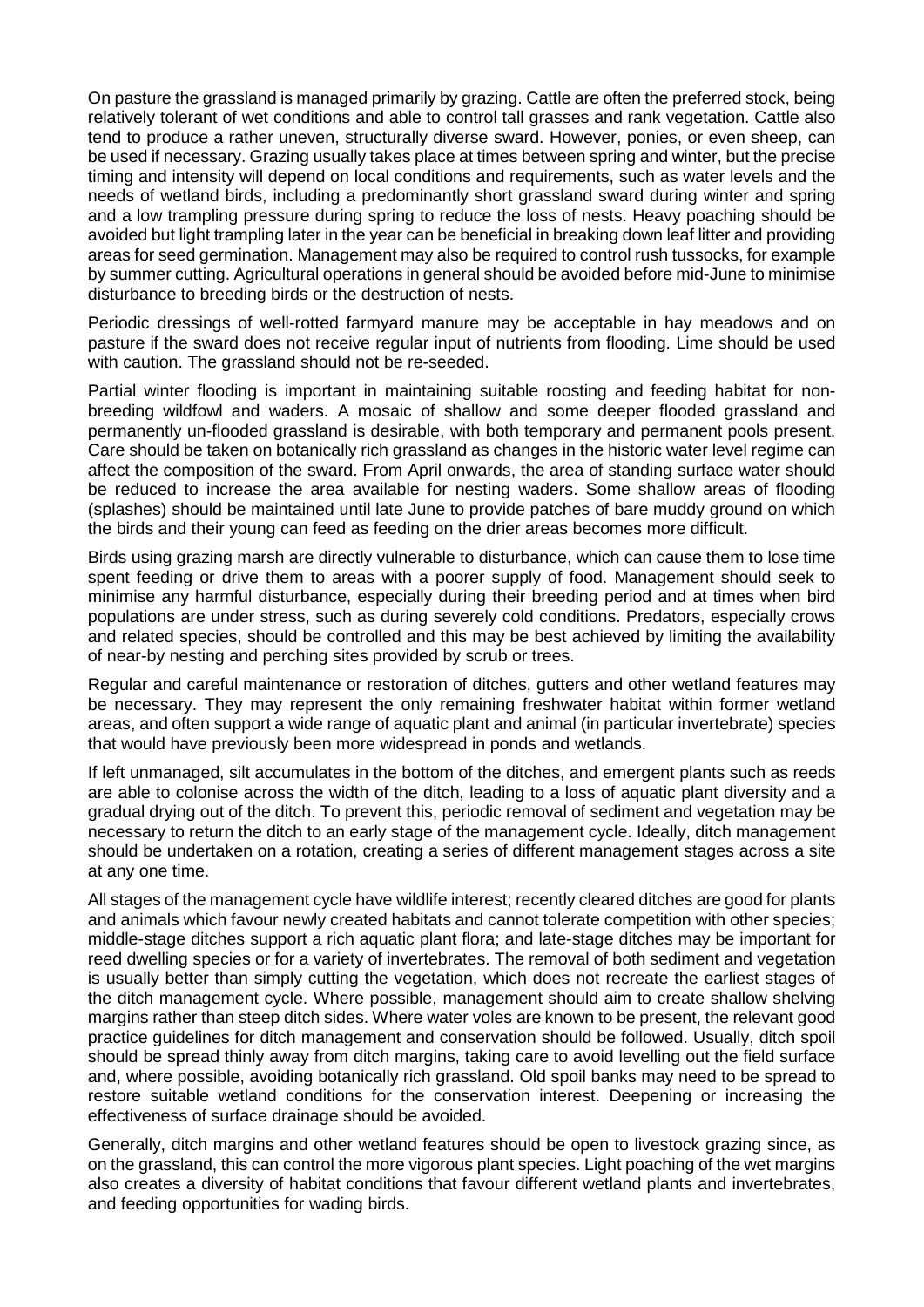Most ditch systems are subject to water level control, which should be managed to ensure that there is a sufficient depth of water (0.3-0.5m) in ditches throughout the year. Management should allow winter flooding to occur and some shallow splash flooding into spring where breeding wetland birds are important. During these times of year ditch water levels should not generally fall more than 0.3m below mean field level and ideally should be close to field level for much of the time. Rapid or extreme changes in water level should be avoided unless they are known to be important to plant or animal communities relying on such fluctuations.

The maintenance of good water quality is essential to maintaining a healthy wetland system. Management should minimise pollution from point and diffuse sources, including discharges of domestic and industrial effluent, and run-off from agriculture and urban land. Increased levels of nutrients, for example, can cause a loss of aquatic plants and increases in algal growth. Other activities that can lead to this include the control or removal of aquatic plants, or the introduction of species such as bottom feeding coarse fish which uproot plants and disturb ditch sediments. Ditches are also susceptible to invasion by non-native aquatic plants such as floating pennywort and water fern, which are able to grow rapidly taking up available habitat and smothering other plants. Some native plants including a number of duckweed species are also able to take over in this way (although such growths are usually exacerbated by increased nutrients in the water) and management may be necessary to control such invasions where they cause a problem.

An important feature of many coastal ditch systems relating to water quality is the transition between freshwater and brackish water conditions, which often results in interesting changes in plant and animal species along ditch lengths or across the site. Management should aim to maintain such freshwater-brackish transitions where they occur. An element of managed scrub, particularly on the borders of grazing marsh, can be of importance to bird and invertebrate species but should be confined to small, scattered groups.

## Floodplain fen

Floodplain fens develop on flat areas that have historically been flooded by waters from rivers and streams that meander across the plains. Floodplain vegetation may also be dependent on water seepage from subterranean aquifers or from seepage down or at the base of the constraining slopes.

Floodplain fen is commonly composed of tall grasses and herbs, such as reed, willowherb, milk parsley, meadowsweet, angelica and nettles. If left unmanaged the sward becomes dominated by tall, vigorous grasses and rushes which, together with an associated build up of dead plant matter and the encroachment of scrub and trees, suppress less vigorous species, thus lowering the botanical richness of the sward. The conservation interest is also likely to be reduced where trees have been planted into fen vegetation. Rotational cutting or clearance of scrub, the removal of plantation trees and cutting or intermittent grazing of the vegetation is usually required. Cattle are often the preferred stock, being relatively tolerant of wet conditions and able to control tall grasses and rank vegetation. Cattle also tend to produce a rather uneven, structurally diverse sward. However, ponies, or even hill sheep, can be used if necessary. Grazing usually takes place at times between late spring and early autumn, but the precise timing and intensity will depend on local conditions and requirements, such as the need to avoid trampling ground-nesting birds. Heavy poaching should be avoided but light trampling can be beneficial in breaking down leaf litter and providing areas for seed germination. Cutting may be appropriate during winter or at other times of year depending on local requirements, but all cut material should be removed.

Rivers are dynamic and can cause erosion on some parts of the floodplain and deposit of silt in others. Management should not necessarily aim to maintain each component of the floodplain fen in exactly the same place, but should ensure that the full range of niches remain available for use by plants and animals over the course of time.

Where ditches are present these may need to be managed in the ways described for ditches in grazing marsh. When considering ditch clearing, particular care should be taken to avoid effects on the water level regime required in the fen for the conservation interest.

River water quality is important for floodplain fen and management should ensure it remains within acceptable limits. It is normal for the lower reaches of rivers to contain more plant nutrients than at source, and most floodplain fens depend on an adequate supply of nutrients being maintained.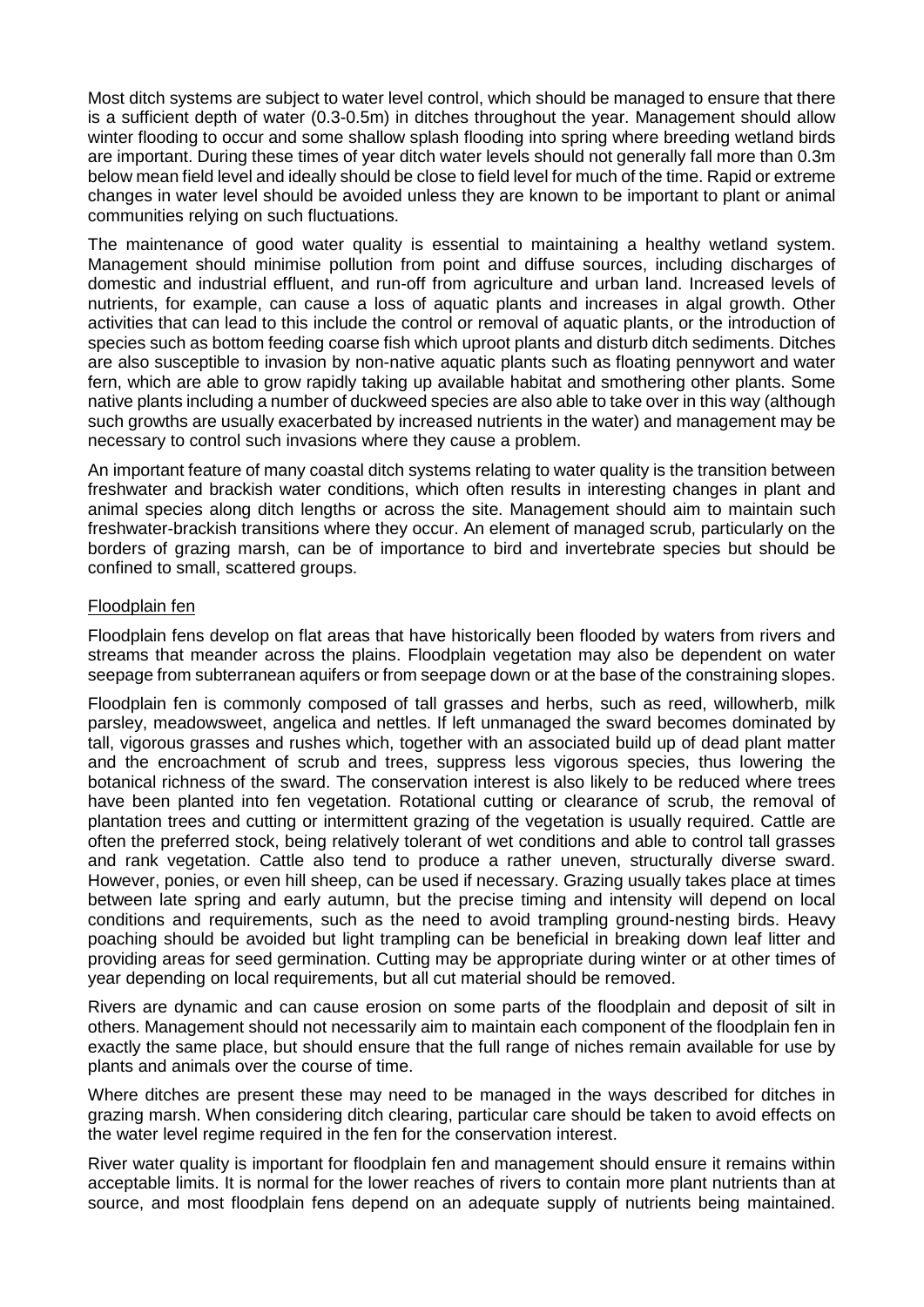However, excessive nutrient enrichment may result in the replacement of the characteristic floodplain fen communities with very species-poor vegetation, composed of little but a tall dominant grass such as reed or reed sweet grass with nettles.

Winter flooding is an important factor in the management of some floodplain habitats and management should ensure the frequency and extent of flooding is appropriate for maintaining the nature conservation interest of the site where this is the case. For example, river engineering has in many cases reduced the frequency and extent of flooding. Changes in agriculture and the use of floodplains for built development have also often resulted in smaller floodplains and the requirements of floodplain habitats should be considered in the design of such schemes in the future. The balance between groundwater and floodwater influence on the floodplain should be identified and maintained when designing the extent and frequency of controlled flood events.

#### Lowland wet woodland and scrub

Wet woodland includes a range of different woodland types but usually is dominated by ash, alder and willow species. Scrub is generally a transitional stage that will develop from swamp and floodplain fen into woodland if unmanaged. The main woody components are bushes or small trees, especially willows. Both woodland and scrub often support important invertebrate species and assemblages and the edge zone with rivers and streams and open wetland habitat can be especially important.

Maintaining structural diversity and a mosaic of age classes within areas of scrub is important for maintaining the diversity of species the scrub is able to support. This can be achieved using rotational cutting, which should aim to maintain a mosaic of scrub at different stages of growth. Scrub can also be cut in small patches to create an intimate mixture of scrub and grass and/or heath.

Grazing is another method for managing scrub and in some situations, for example where scrub occurs in conjunction with fen or heathland, may be a more suitable management tool than cutting. By its nature, grazing can help to create a patchy mosaic of scrub and other habitats. As with cutting, it can also help to maintain a range of age classes. However, stock levels do need to be carefully controlled. If grazing pressure is too high the structure of the scrub vegetation may become impoverished. Also, the scrub may not be able to regenerate naturally, leading to a loss of cover over time. Fencing to control grazing may be required where the objective is to increase the area of scrub or allow a transition to wet woodland.

In contrast wet woodland usually benefits from minimum intervention and is often best left undisturbed to limit damage to the fragile soils. This allows the development of old stands where individual trees reach maturity and die naturally to create gaps in the canopy, leading to a diverse woodland structure. However, works to remove dangerous trees in areas of public access may be necessary.

Where particularly important light-demanding or glade species interests are present, including where the woodland is spreading on to valuable open wetland habitat, it may be necessary to periodically clear areas of vegetation. In some woods a more active programme of management by coppice may be appropriate, where this has been the historical management and the conditions are such that it will not lead to heavy ground disturbance*.* 

## Dorset heathlands

The Dorset heathlands were maintained through a long history of subsistence farming. Traditionally the heathland was lightly grazed by livestock and exploited to provide fuel and materials from cutting gorse, turves and other vegetation and from local, small-scale mineral winning. These uses depleted the thin acid soils of nutrients, caused some localised disturbance and kept the land mostly free of scrub and trees. In this way the varied uses, along with natural variation in soil conditions and drainage, created conditions favouring a diversity of acid grassland, heath and mire habitats at various stages of vegetation development.

Without such management heathland becomes progressively dominated by bracken, gorse and, on wet ground, purple moor-grass tussocks. Eventually the heath will scrub over with pine and other trees that are usually of lower nature conservation value. Management that re-creates the historic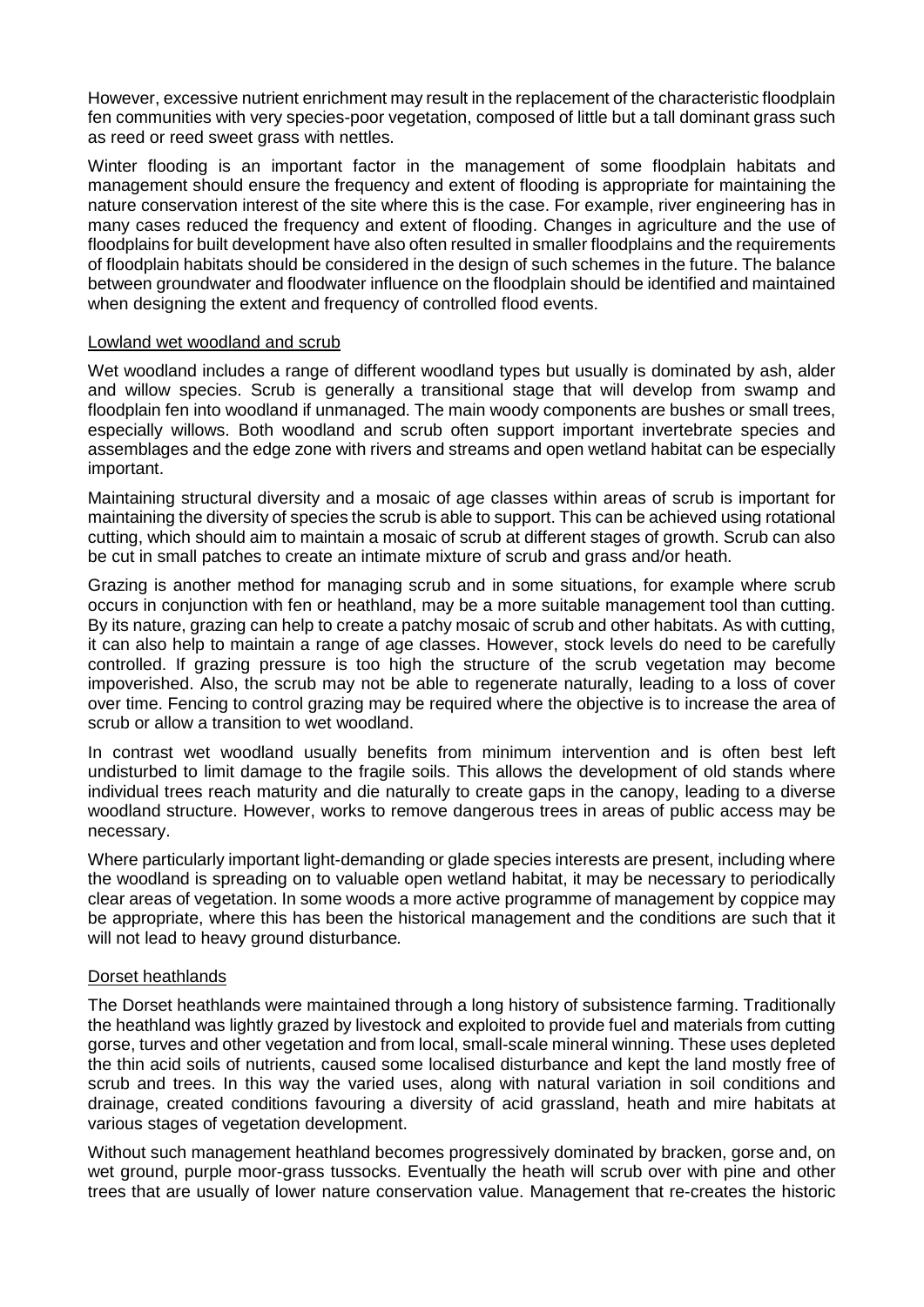conditions is required today to maintain the conservation interest. The precise management requirements and their intensity and timing will vary both between and within sites according to the needs of different heathland interests and site conditions.

Low intensity grazing using a mix of hardy livestock is the best form of management. By feeding selectively in different areas and on different plants, free roaming livestock help to maintain variation in the vegetation composition and structure. They can also suppress scrub encroachment and provide some light poaching, creating pockets of bare peat and sandy ground that is needed by a variety of specialised plants, reptiles and invertebrates. Although some grazing all year is beneficial, the heathland should be stocked mainly between late spring and early autumn. Hardy breeds of cattle and ponies are the preferred stock because of their diet and grazing behaviour. They are also relatively tolerant of wet conditions and able to exploit poor forage with no need for supplementary feed. Exceptionally, local measures may be needed to guard against excessive trampling damage to some areas of mature heather of especial importance for rare reptiles.

Additional management is likely to be required to control any dense bracken invasion and to remove scrub and tree encroachment. This may be achieved either by mechanical control or manual cutting, and the careful application of a suitable herbicide where necessary. At most sites the heathland should appear a predominantly open landscape, but with possibly some retained individual trees and small clumps of mainly Scots pine, birch and willow. An element of native, self-established deciduous woodland fringing the heathland may add to the conservation interest by providing habitat edge environments favoured by some heathland birds and invertebrates. Mature oak is particularly valuable for these interests. A diverse woodland structure with some open space, some areas of dense understorey, and an overstorey of more mature trees is important. This may be achieved by grazing wooded areas with the heathland, creating local mosaics of woodland and heath, with some scrub and young trees.

Gorse requires active management to retain its heathland conservation value. Scattered stands with a bushy structure within the heath are more beneficial than large continuous blocks. Winter cutting of 'leggy' stands and removal of the cut material maintains gorse at different stages of re-growth for heathland species and avoids nutrient accumulation in the soil. Where gorse has become invasive, large blocks can be fragmented to encourage a mosaic with heathers either by mechanical control or manual cutting, and the careful application of a suitable herbicide where necessary. Controlled winter burning of old gorse stands can achieve similar results to cutting.

Controlled winter burning of selected, relatively small areas of heath vegetation may be a further suitable way of maintaining a diversity of vegetation structure and re-establishing areas of pioneer heath required by some species. Special care is required when some sensitive species are present, with consideration being given to timing and to providing the necessary manpower to control the burn.

Where extensive grazing or patch burning is not practical, often for example on small and isolated heathland fragments, a varied regime of patch mowing with some ground disturbance can help to encourage a more diverse heathland sward structure. The cut material needs to be removed to avoid nutrient accumulation and to allow the cut plants to re-sprout successfully and to enable new plants to grow from the seed bank in the soil. However, mowing is unlikely to be suitable on mire vegetation and on mature stands of dry heath of importance for rare reptiles.

Patches of bare sandy ground, especially within heather vegetation and associated with banks or other topographic features, are important for reptiles and many specialised heathland invertebrates. On some sites more extensive areas of bare ground, acid grassland and heath at early stages of development provide suitable conditions for a different range of heathland interests. Livestock and burrowing animals such as rabbits can create new bare ground, but there may be advantages for the conservation interests in creating further areas through periodic mechanical disturbance. The timing and scale of such disturbance will depend on local factors such as, for example, the needs of individual species of conservation concern and historical management practices on the site.

Fen often develops within valleys and the origins and movement of the water within the fen give rise to a number of different vegetation zones. The variety of plant and animal life in the valley mire is closely linked to the number and type of zones it contains.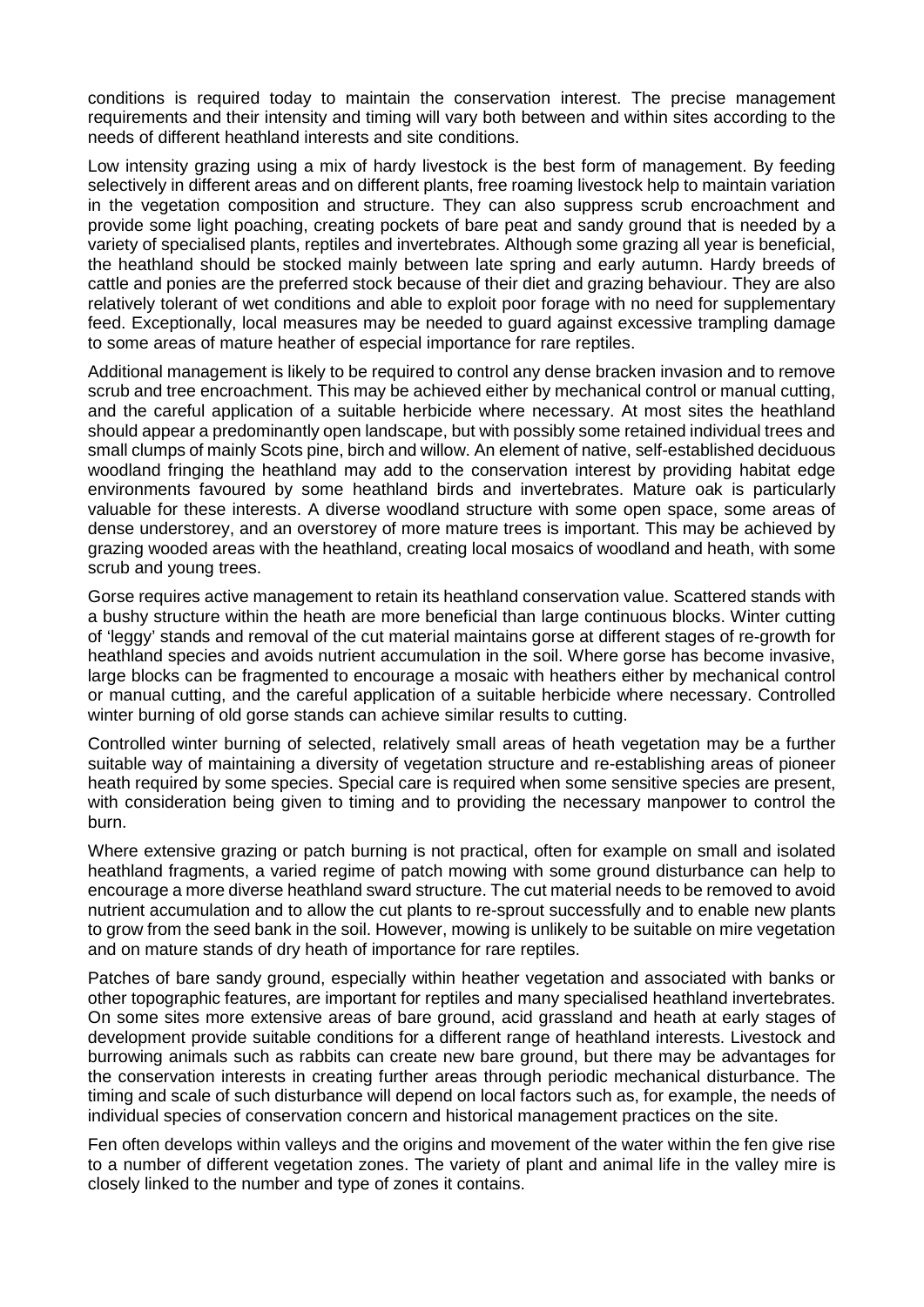Management should aim to maintain the groundwater quality and quantity, though the quantity is not likely to be naturally constant throughout the seasons or between wet and dry years. The groundwater is often susceptible to contamination by agricultural fertilisers or by pollution, such as from landfill sites.

Grazing is important in the management of the valley mire as part of the wider grazing regime on the heathland area. Animals help to break up the tussocks of rank grasses opening the sward up to a greater variety of plants. Some (but not excessive) trampling is necessary to create open soil, for invertebrates, mosses and seedling establishment. Grazing also limits the spread of willow, alder and birch carr, which naturally tends to develop around the central watercourse and it should be restricted to this area, other than for a few isolated clumps elsewhere for the benefit of birds and invertebrates. Swamps are also important for invertebrates and birds and, where naturally present, some swamp vegetation, such as reedbed, within the mosaic of habitats will add to the conservation value of the site. However, excessive spread of reed, reed canary grass, or reed sweet grass is likely to be an indication of worsening water quality, the cause of which should be investigated and addressed to maintain the characteristic fen communities.

Drainage schemes should not intercept the sources of ground and surface water to the valley mire. It is important for the watercourses of the valley mire not to receive run-off from fertilised land or flows contaminated by other point and diffuse sources, including discharges of domestic and industrial effluent and drainage from urban land. The bed of the watercourse should not be lowered, nor should its water level be artificially raised, other than as part of a well thought-out conservation scheme to restore natural drainage conditions. This will ensure the various vegetation components of the valley mire are maintained in their ideal proportions, and that 'head-ward' erosion is not triggered, in which increased flow gradually erodes the peat and silt on which the valley mire has developed.

Streams and ponds considerably add to the heathland interest in providing habitat for specialised plants, amphibians and invertebrates such as dragonflies. Careful maintenance of existing ponds to establish a mixture of open water and vegetated areas is usually acceptable practice. Particular care should be taken to avoid habitat of conservation value when disposing of dredgings, and new ponds may only be acceptable in certain locations of low conservation value.

## Red squirrel

There are two main objectives when managing a forest that is suitable for the red squirrel. The first is to make the forest as unsuitable for the grey squirrel as possible. These have largely been responsible for the decline of the red squirrel, as they utilise large tree seeds more efficiently. To do this, the forest should consist primarily of species that directly benefit the red squirrel, i.e. trees that produce small seeds such as Scots pine, larch, Norway spruce, lodgepole, firs, yew and hawthorn. Whilst small seeded broadleaved species (such as birch, rowan, ash, willow, aspen and alder) do not directly benefit the red squirrel, they do not encourage greys, and so can remain in the forest. Large seeded trees such as oak, beech, chestnut and hazel should generally be removed if grey squirrel are liable to colonise the forest. If the above does not deter grey squirrel colonisation, the animals must be removed, and cage trapping is the best method for this.

The second objective is to maintain a constant supply of food. Conifer seed is their favoured food source, and management should therefore ensure a continuous proportion of the forest is composed of conifer species of seed-bearing age and with a high seed yield.

Both of the above objectives will inevitably involve felling. This should only take place between November and February, when young red squirrels are not nesting in their dreys. Felling can also be used advantageously, as selective felling can target trees with small crowns that produce little seed and favour trees with larger crowns which in a more open canopy are likely to produce more seed.

In addition to managing the forest itself, it is important to maintain a buffer zone, between 1 to 5km wide, consisting of a habitat unsuitable for the grey squirrel. This can include coniferous woodland and broad leaved trees with small seeds, but moorland or even arable land can be equally effective. Island populations of red squirrel provide some of the best opportunities for long term survival of the species in Britain and should be protected against any colonisation by grey squirrel.